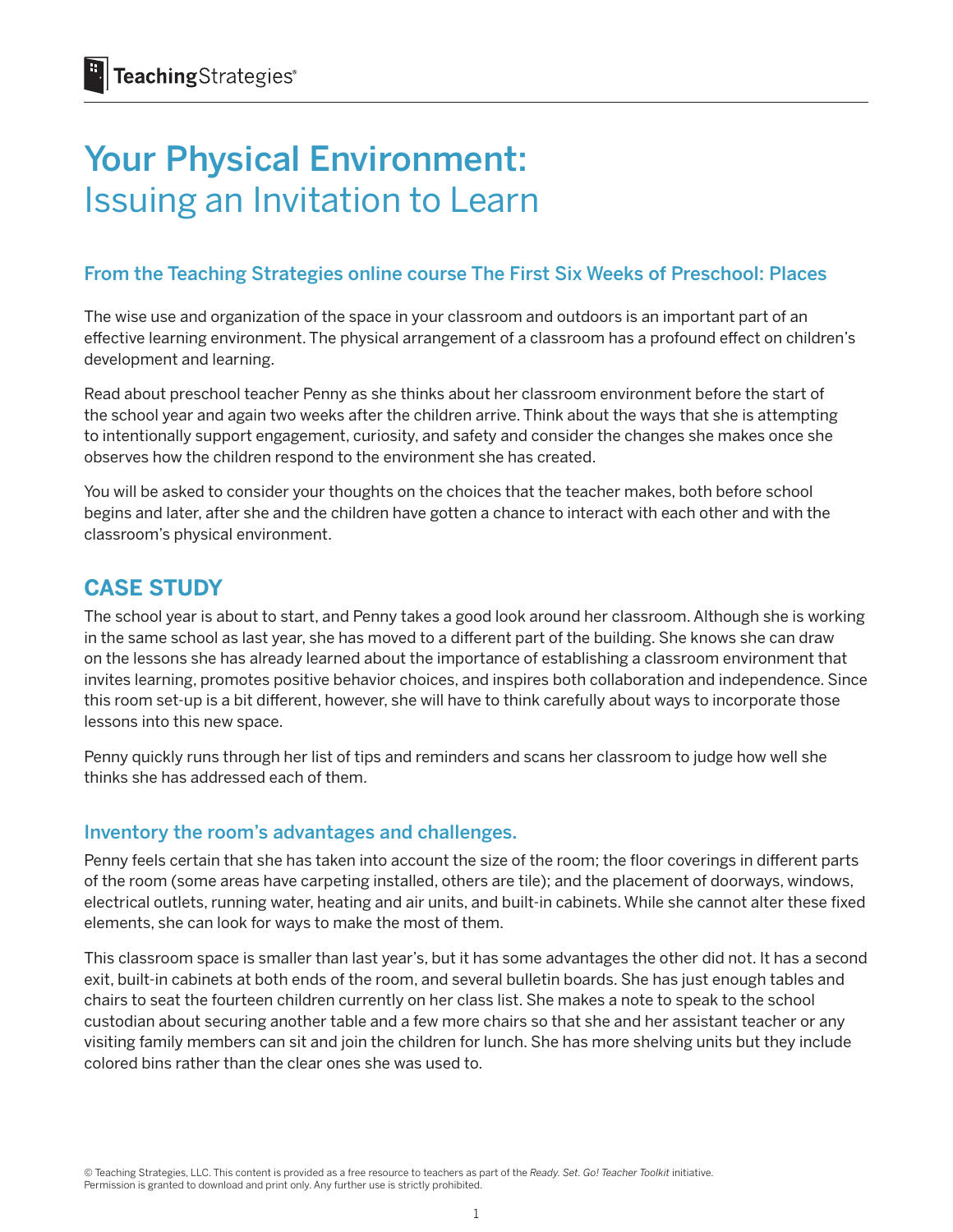## Establish safe and effective traffic patterns.

Penny notes that she has used two portable cubby units to establish a boundary alongside of which the children can line up at the classroom's main door. The units are more than four feet long each, so by situating them end-to-end near the classroom's front door, she has created a nine-foot-long physical guide to help the children to know where to line up. She has also set up a clear path to the classroom's other exit, which opens to the center's paved outdoor play area.

#### Use walls and built-in furniture to help define interest areas.

Penny has used a low bookcase to separate the Discovery area from the Library area, and another on the other side of the room to separate the Block area from the Dramatic Play area. A low, built-in cabinet in the rear of the room underneath several windows will provide a convenient place to set out natural materials that the children can explore, so she has established the Discovery area there. Inside the cabinet, she has stored the materials that she will introduce later in the year.

#### Separate quiet and noisy interest areas as much as possible.

While Penny realizes that the size of her classroom limits her ability to physically separate interest areas, she can make certain that at least one other interest area is located between the Block area and the Library area, which she knows are usually the noisiest and quietest areas of the classroom. She has also tried to separate the noisy Dramatic Play and Sand and Water areas from the quieter Technology and Art areas.

#### Decide which interest areas need tables and chairs.

Penny examines the rectangular tables and chairs that she has placed in the Toys and Games, Art, and Discovery areas to make certain that they are all free of what she calls "the wobbles." She also checks the smaller, two-person table where they keep the two computer tablets that the children use. She examines the padded chairs she has put in the Library area to make sure they are clean and in good repair. At the last minute, she secures another table and four small chairs from the school's custodian and adds them to the room's Dramatic Play area. She smiles as she imagines some of the many ways that children might enjoy using the table and chairs in their pretend play.

### Check floor coverings.

Since the floors in Penny's new classroom include a mix of carpeting and tile, she has already thought about making sure the interest areas most likely to be messy–such as the Art, Sand and Water, and Cooking areas are located in parts of the room with tile. She has set up the areas where children are most likely to sit on the floor—such as the Block area and Library area—in the carpeted section of the room.

© Teaching Strategies, LLC. This content is provided as a free resource to teachers as part of the *Ready. Set. Go! Teacher Toolkit* initiative. Permission is granted to download and print only. Any further use is strictly prohibited.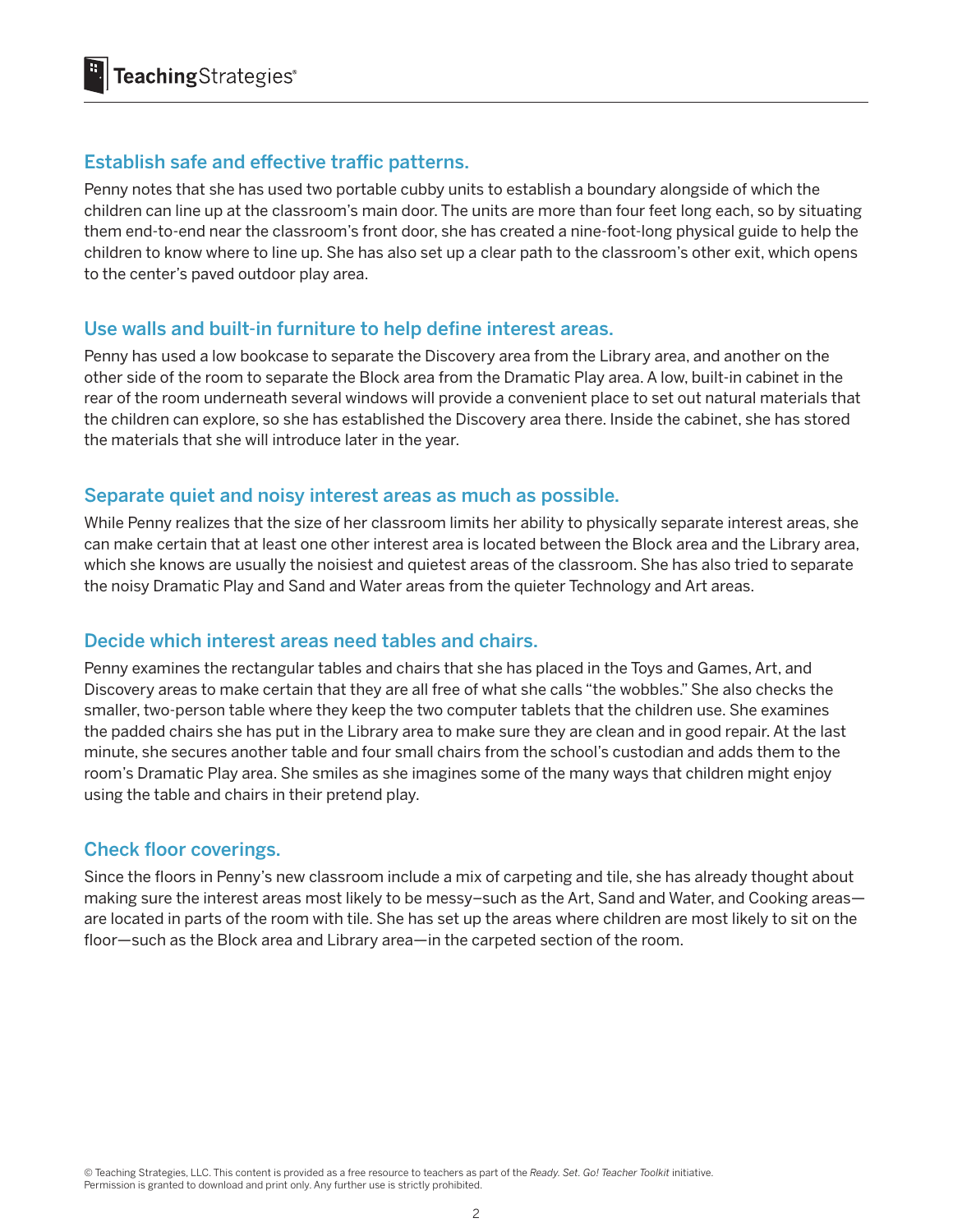#### Place interest areas near needed resources.

Art and Cooking areas near the sink? V Technology area near some electrical and cable outlets?  $V$ Discovery area near natural light? V Messy areas on tile flooring? V Library and Block areas on carpeting? V

# Make wise use of natural light.

Penny wants the children to be able to take advantage of natural light when using materials like magnifying glasses, mirrors, and magnets, so her first priority for proximity to a window is the Discovery area.

She would also like to have the Art area near a window, since a view of the outdoors can serve as great inspiration. Since the only windows are in a carpeted part of the room, however, and across the room from the classroom sink, Penny chooses to prioritize the tile floor and sink for her Art area. She makes a note to remind herself to collect photographic images of nature to post in the Art area for children's inspiration.

# Maintain visibility throughout all areas of the classroom.

This last item on her checklist often presents Penny with the most difficulties. Because she is an adult of average height, Penny herself has little difficulty seeing all around the room, with its child-sized tables and chairs and low, open shelves and cubbies. When she actually sits in those chairs, however, she realizes she cannot always see past some of the furniture and other classroom materials, such as the makeshift closet and coatrack she had set up in the Dramatic Play area. And the problem is made even greater when she sits on the floor in the Block and Library areas.

Penny worries that the young children in her classroom—particularly those who haven't been to school before or who are naturally anxious when a trusted adult is not within their sight—might be reluctant to play in an area of the classroom if they can't always see her or the teaching assistant. She makes a note to track the children's choices every day for the first two weeks of school, to see where each child was playing.

Finally, Penny checks to make sure her classroom arrangement is compliant with all necessary safety guidelines and fire regulations, including keeping the tops and sides of HVAC units unobstructed, stocking the Dramatic Play area with flame-retardant clothing, and not overloading electrical outlets.

### **REFLECT**

Take a moment to think about the following topics. You will then be asked to consider related questions.

Penny's classroom environment checklist

Top tips to keep in mind for your own classroom environment

Any additional considerations for your own classroom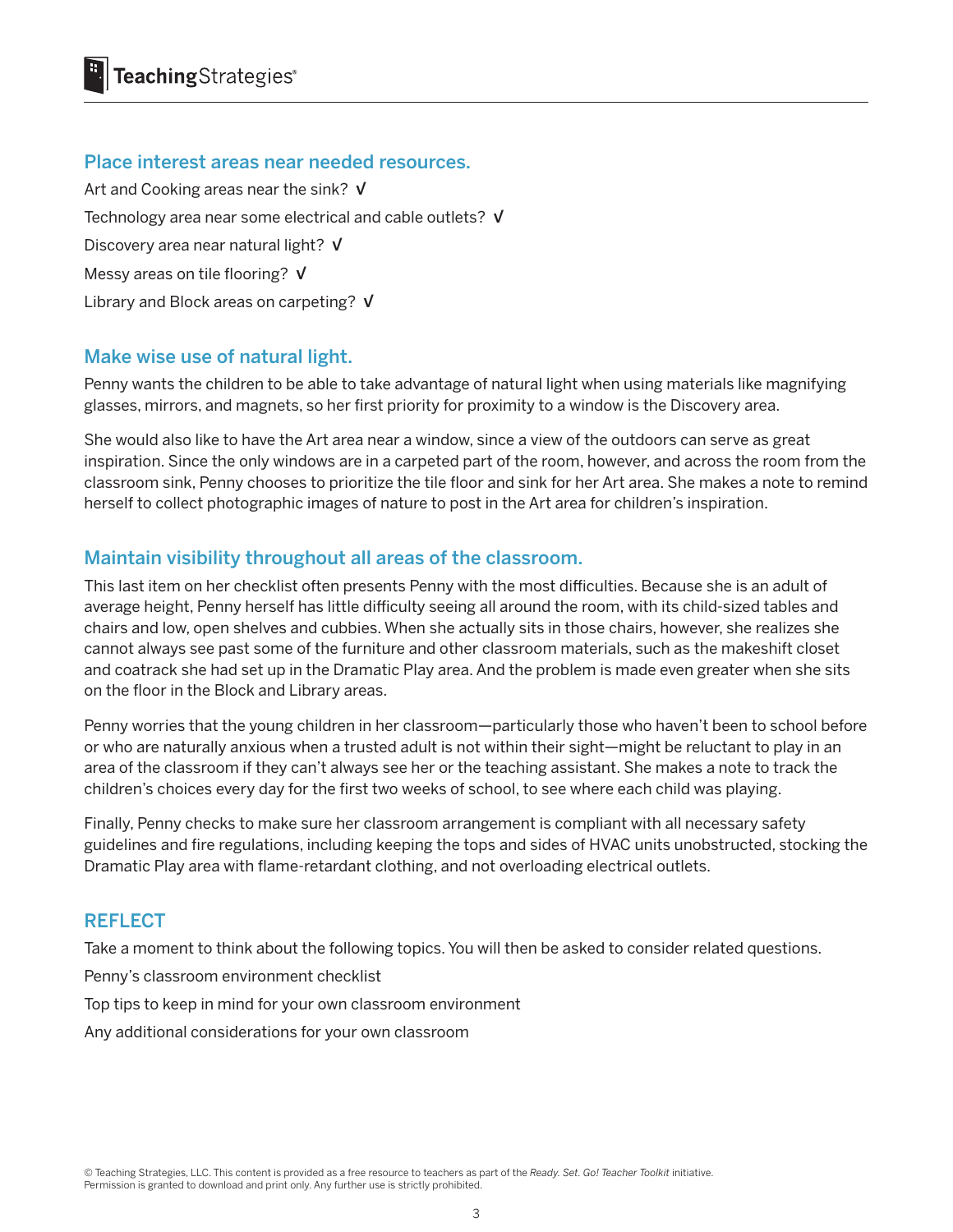# **CONSIDER**

What do you think of the checklist that Penny compiled and the way she thought about each of those issues?

# **CONSIDER**

How might you use her checklist to evaluate your own classroom environment?

What will you do if two or more checklist items are in opposition to each other, such as when Penny wished she could set up the Art area near a window but also wanted to keep it near the sink?

# **CONSIDER**

What additional concerns do you think you may need to address in your own classroom environment that were not covered in Penny's list?

### **CONCLUSION**

One afternoon near the end of the second week of school, Penny again looks around her classroom.

In the past two weeks, she had worked each day to build relationships with each of the children in her class as well as with their families and her teaching assistant, Lina.

Penny and Lina worked together to keep a record of the interest area selections the children made during choice time each day over the past two weeks. She asked Lina to sit with her and review both this record and the list of considerations she created before school started, to make sure that the classroom environment is supporting development and learning in the ways that she thought that it would.

The women agree that the clear pathways to the classrooms two exits were working well although when any more than two-thirds of the children are lined up at the front exit, they block one of the cubby shelves. Lina and Penny move the unit to the side in case someone needs to access a cubby when the children are in line.

They then evaluate the Block and Dramatic Play areas, which are next to each other. Both areas have been popular during choice time, attracting many children and causing congestion in that part of the room. Since they can't think of any way to enlarge either area without sacrificing space in the other, they decide to remove two of the chairs at the Dramatic Play area table. They consider asking the children for suggestions on what else to do to solve the choice time traffic problem there.

They then turn to the Toys and Games area, wondering why it hasn't yet attracted much interest. They theorize that if more children naturally gravitate to the Toys and Games area, the overcrowding issues in other parts of the room would start to take care of themselves. They decide to remove some of the materials the children haven't yet played with and make sure that the remaining toys and games are all on the lowest shelves where all children can easily reach them. They add photos of each toy to the written labels on the front of each organizer bin since the bins are not see-through. They also decide to each spend time in that interest area during the next week's choice time, knowing that sometimes the presence of an adult attracts children to a new part of the classroom.

© Teaching Strategies, LLC. This content is provided as a free resource to teachers as part of the *Ready. Set. Go! Teacher Toolkit* initiative. Permission is granted to download and print only. Any further use is strictly prohibited.